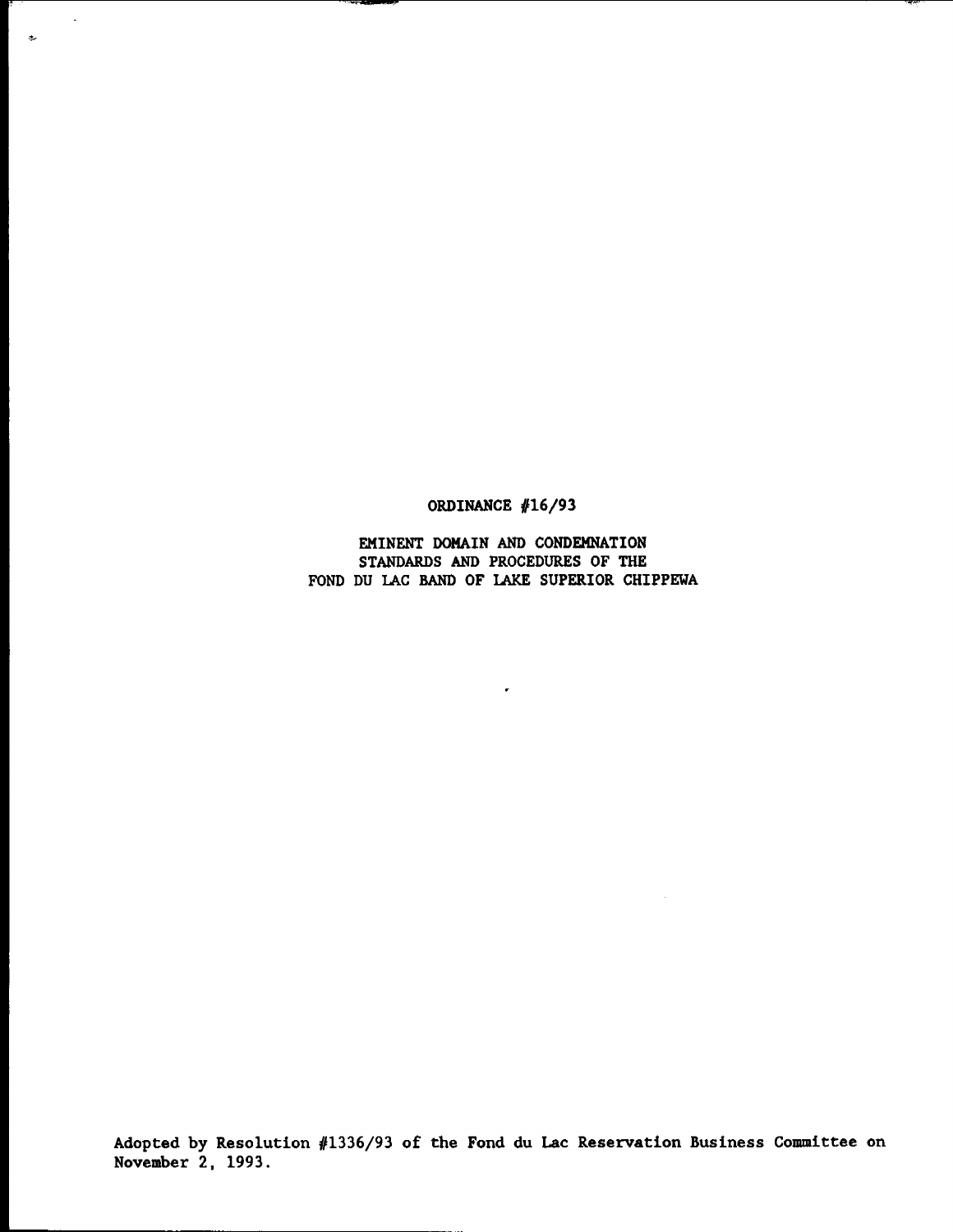## FOND DU lAC RESERVATION BUSINESS COMMITTEE

## ORDINANCE *016/93*

## EKINENT DOMAIN AND CONDEMNATION STANDARDS AND PROCEDURES OF THE FOND DU lAC BAND OF LAKE SUPERIOR CHIPPEWA

101. Authority & Delegation. The Fond du Lac Reservation Business Committee, as the Governing Body of the Fond du Lac Band of Lake Superior Chippewa does hereby declare, and assumes the rights and responsibilities incident to, the power of eminent domain over all property within the exterior boundaries of the Fond du Lac Reservation, or within other territory subject to the jurisdiction of the Fond du Lac Band, under the authority of its own inherent sovereignty, Section 16 of the Indian Reorganization Act, 25 U.S.C. § 476, and Article VI, l(d) of the Constitution of the Minnesota Chippewa Tribe, except to the extent that such authority is specifically limited by the laws of the United States.

102. Purposes and Conditions. The condemnation and appropriation of private property by the Fond du Lac Reservation Business Committee shall only occur for these purposes and under these conditions:

- (a) Public Purpose. A valid public purpose, expressed in terms of the best interests of the Fond du Lac Band, must be declared by the Reservation Business Committee for the taking of any property pursuant to its eminent domain authority, which may include any of the following purposes:
	- $(1)$  Acquisition for the governmental operations of the Fond du Lac Reservation Business Committee;
	- (2) Acquisition for the granting of easements and rights-ot-way.
	- (3) Acquisition to expand the land base of the Fond du Lac Band; or
	- (4) Acquisition for business necessity.
- (b) Necessity. The taking must be necessary to the achievement of the public purpose.
- (c) Just Compensation. The owner of appropriated, compensable property, as defined by Section 104 of this Ordinance, shall receive just compensation for the loss of such property, as to be determined in accordance with the procedures and methods of assessment prescribed by this Ordinance.

103. Description of the Subject Property. All property subject to condemnation under this Ordinance shall be particularly described by parcel, and accompanied by whatever surveys, maps, photographs, or other recordings as necessary to accurately define the taking and assess the compensation due to the Owner.

104. Identification of Compensable Property Interests. All tangible property interests subject to condemnation shall be compensable in proportion to the interests' share of the entire property. These may include feeholds, life estates, remainder interests, mortgages, easements and leaseholds, and temporary or partial takings, but compensation will not be made for expectations of property unless backed by investment.

1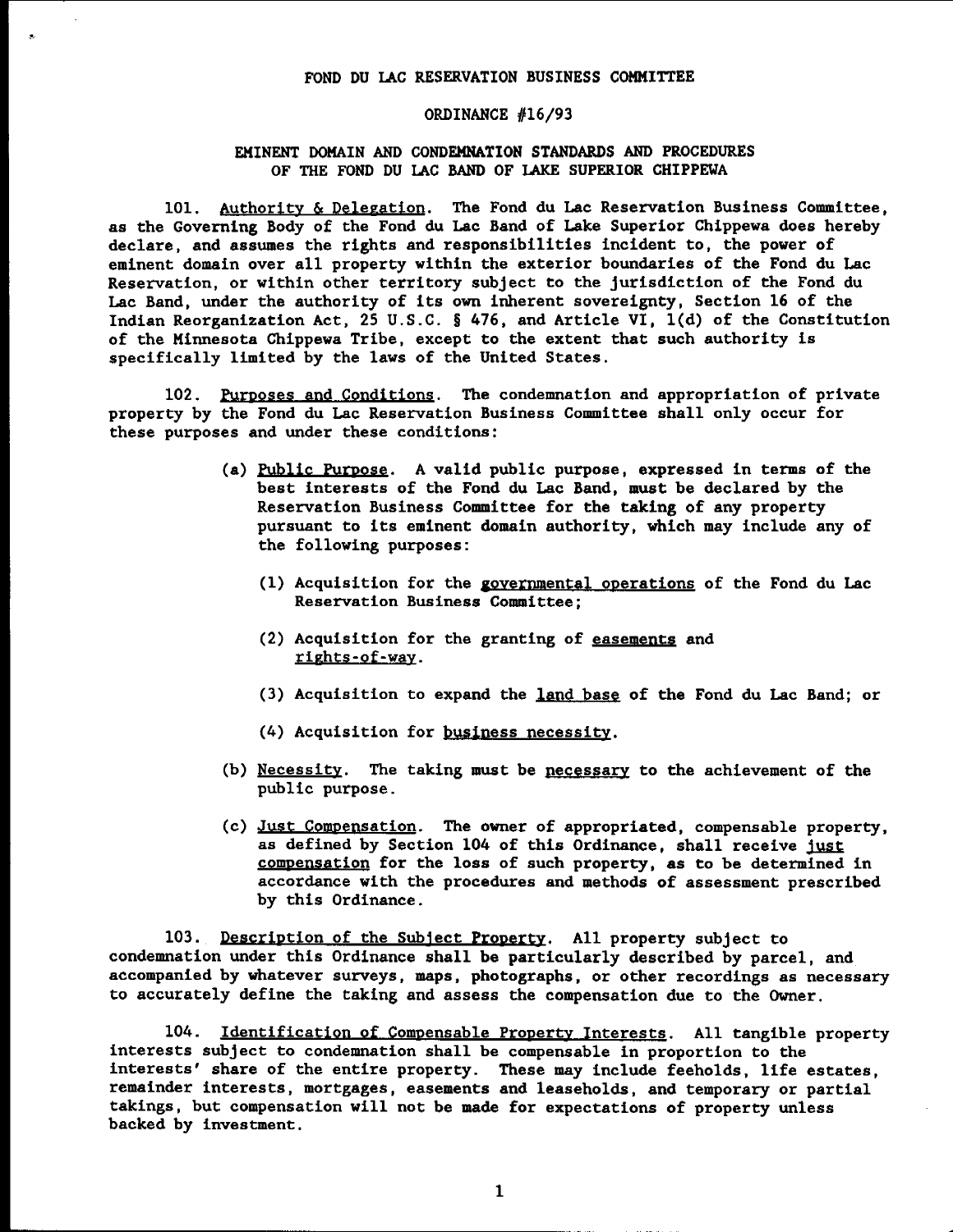105. Preliminary Resolution & Internal Assessment. Upon adoption of a resolution by a majority vote of the Reservation Business Committee, an internal assessment shall be assigned to a qualified appraiser for the purposes of affording the Committee an informed estimate as to the cost efficiency of a proposed taking.

106. Good Faith Negotiation for the Purchase of the Property. Whenever feasible, the Fond du Lac Reservation Business Committee, or its duly appointed representative, after preliminary resolution and internal assessment, shall make a good faith attempt to purchase the subject property from its owner(s) at its fair market value or, where there is no market or sale at fair market value would result in substantial injustice to the owner(s), at some reasonable alternative valuation.

107. Forum: Standing: Filing of Petition: Commencement: Notice. Where a good faith negotiation for the purchase of the subject property has failed or is infeasible, the Fond du Lac Reservation Business Committee, or any affected property owner, may commence condemnation proceedings in the following manner and under the following conditions:

- (a) Forum. Condemnation proceedings under this Ordinance shall be conducted in the Fond du Lac Tribal Court, according to the procedures and standards of review prescribed in this Ordinance and in the Fond du Lac Civil Code.
- (b) Standing. Either the Fond du Lac Reservation Business Committee or any owner of a compensable property interest within the scope of Section 104, shall have standing to bring a condemnation action in Fond du Lac Tribal Court.
- (c) Filing of Petition. Condemnation proceedings shall be commenced by filing a petition for review with the Fond du Lac Clerk of Court and shall contain the following:
	- (1) The Fond du Lac Reservation Business COmmittee shall state in its petition a precise legal description of the property to be appropriated as prescribed by Section 103, the names and addresses of all owners of such property as defined by Section 104, the authority. necessity, and public purpose for such taking as defined by Sections 101 and 102, and the compensation to be paid, the basis of valuation and the method of assessment as prescribed by Sections 109 and 110 of this Ordinance.
	- (2) An Owner of Subject Property shall state in his/her petition the ownership of a compensable property interest as defined by Section 104 of this Ordinance, and the specific issues contested. Where the matter contested involves the measure of compensation, the petitioner shall advance substantial evidence that the manner or measure of compensation employed by the Fond du Lac Reservation Business Committee was clearly erroneous or constituted an abuse of sovereign discretion.
- (d) COmmencement. An action shall commence under this Ordinance with the filing of the petition, but under no circumstances shall a condemnation action commence more than sixty (60) days following condemnation.
- (e) Notice. Following filing of the petition, the initiating party shall serve notice by person or by certified mail upon all parties claiming appropriative authority under Section 101 of this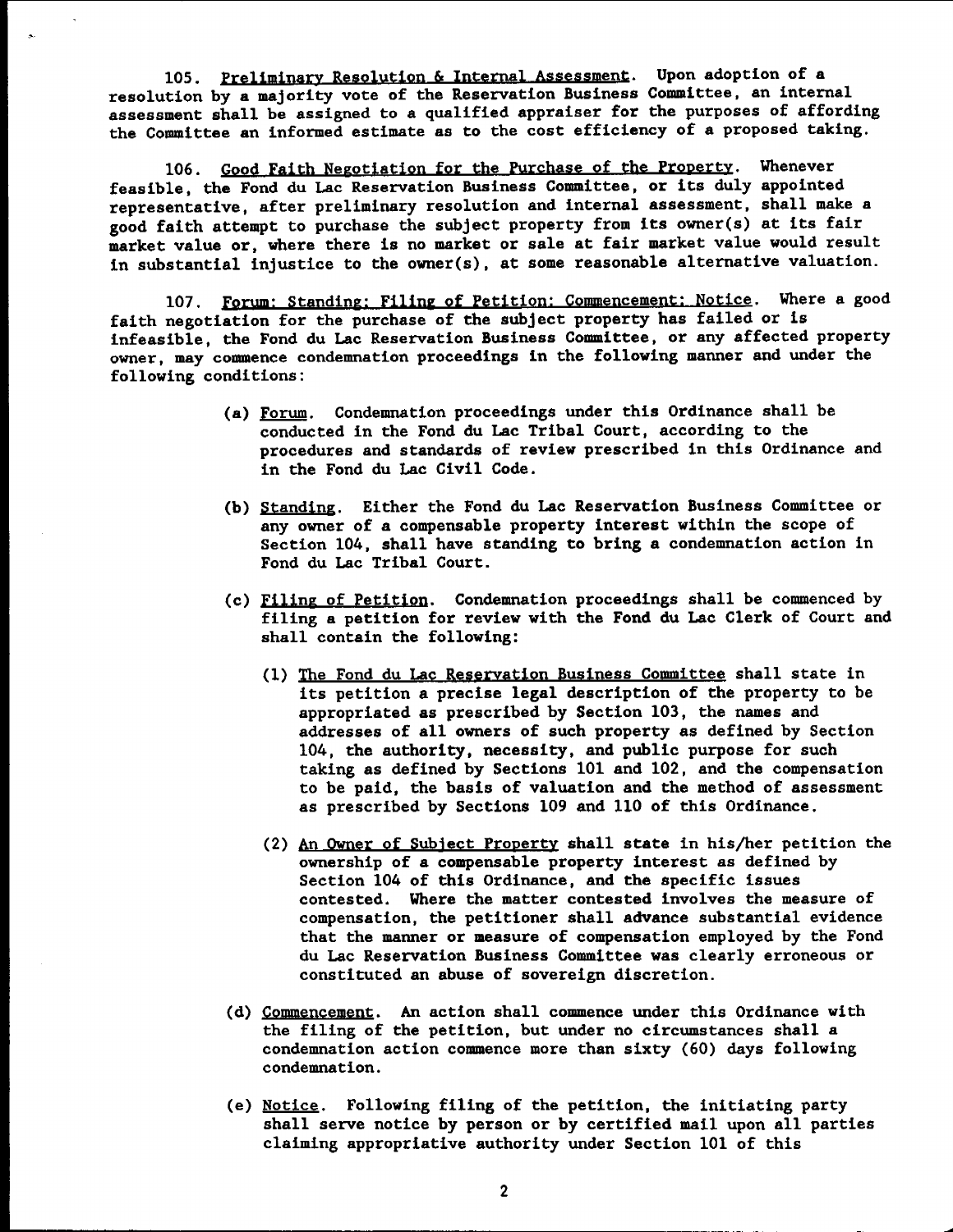Ordinance, or known to have a compensable property interest under Section 104, and shall include a legal description of the property as defined by Section 103 of this Ordinance.

108. Declaration of Taking. Where the Fond du Lac Reservation Business Committee requires immediate possession of the subject property following filing of petition and notice to affected property owners, it may obtain such possession by filing a declaration of taking with the Fond du Lac Tribal Court where the declaration includes:

- (a) A signed statement of the authority, necessity, and public purpose, as defined by Sections 101 and 102 of this Ordinance, for the immediate possession of the property.
- (b) An accurate legal description of the property, as defined by Section 103 of this Ordinance.
- (c) A deposit of fair market value or a reasonable alternative valuation, as designated by Section 110 of this Ordinance, and an explanation of its assessment.
- (d) Upon satisfaction of these requirements, the Fond du Lac Tribal Court must order surrender of possession of the property by its owner(s), in consideration of the sum deposited, or invalidate the declaration, and state its reasons for so doing, within ten days.
- (e) Neither the declaration of taking, or the surrender of property thereto, shall constitute a waiver by the owner(s) to further proceedings respecting the taking.

109. Manner & Method of Assessment. All assessments made of subject property on behalf of the Fond du Lac Reservation Business Committee shall be conducted according to the following manner and method:

- (a) Assessment shall be conducted by impartial and qualified individuals, and shall be accompanied by detailed explanations in terms of the designated standards of valuation prescribed under Section 110 of this Ordinance, stating the specific bases of such valuation, and shall be signed by both the appraiser and the Chairman of the Reservation Business Committee.
- (b) Subject property shall be valued as a whole and in its entirety, according to the designated standards of valuation prescribed by Section 110 of this Ordinance. Division of compensation is a factual determination to be decided on a case-by-case basis, and is subject to court approval or modification unless mutually agreed upon in writing by all affected parties. Recommendations for divisions of compensation shall be accompanied by detailed explanations, which may rely upon the designated standards of valuation prescribed by Section 110, and must be signed by both the appraiser and the Chairman of the Fond du Lac Reservation Business Committee.

110. Designated Standards of Valuation. The following standards of valuation shall be employed in all appraisals of property appropriated through eminent domain by the Fond du Lac Reservation Business Committee.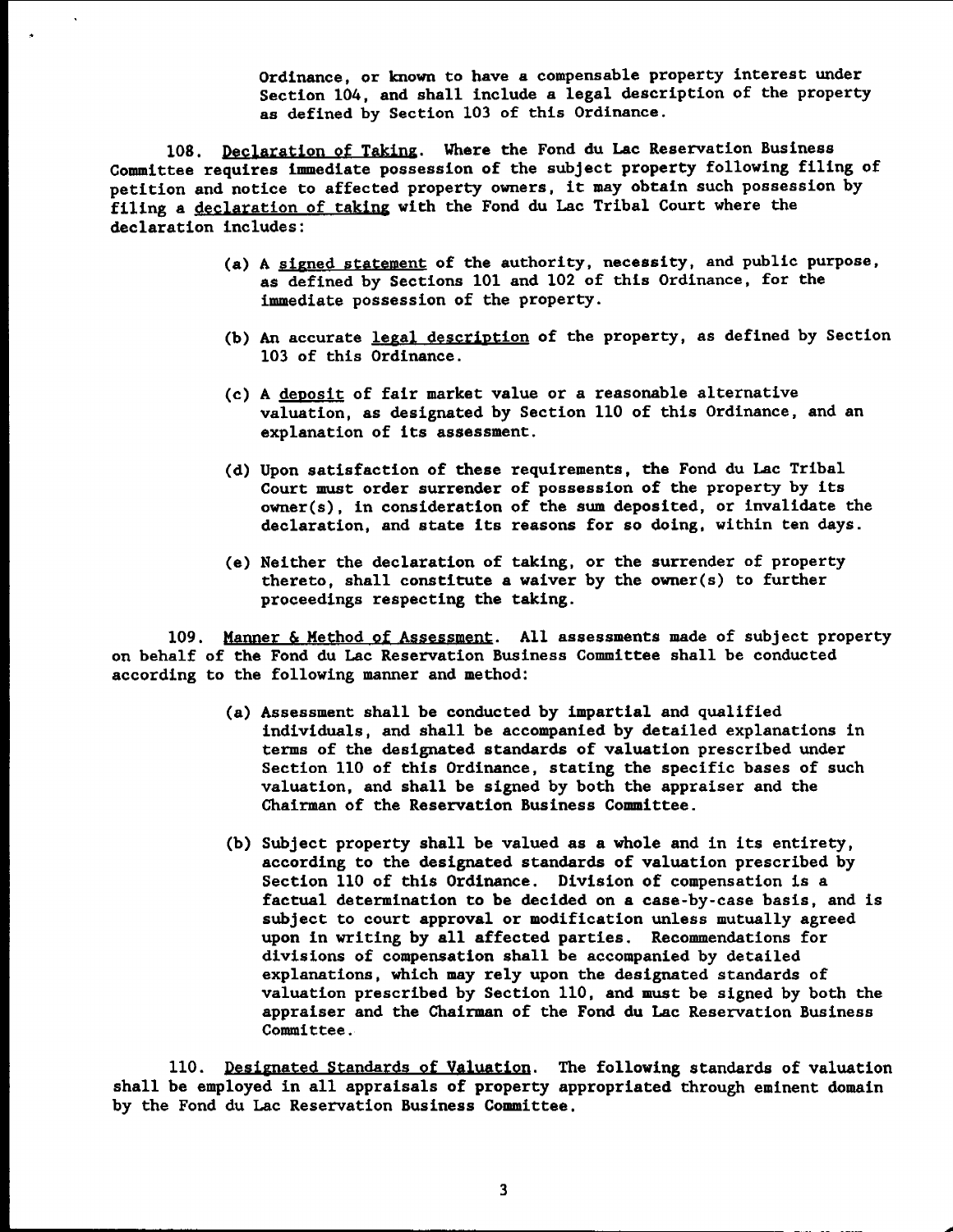- (a) Fair Market Value is the general measurement of compensating owners for takings, and seeks to estimate what a willing buyer would pay a willing seller for the property at the time of the transfer, by considering these factors:
	- (1) Assessed Valuation is generally admissible to estimate market value, particularly where the owner has paid taxes based upon such assessment.
	- (2) Adaptability of the Property to a Particular Use may be relevant where evidence is advanced as to the probable demand for the property for a particular use, but speculative testimony as to possible future use is inadmissible.
	- (3) Rental Value of the property is admissible to indicate market value, unless speculative.
	- (4) Price Paid for the Property is generally admissible as evidence of market value unless too remote in time or the purchase was made under exceptional circumstances suggesting that other-thanmarket value was paid.
	- (5) Improvement Values are admissible, but evidence of cost of improvements, as a separate item, is not admissible.
	- (6) Reproduction Cost or Replacement Value may be considered in market valuation, but cannot be the sole basis of assessment unless there is no market for the property or where market valuation would result in manifest injustice to the owner.
	- (7) Condition and Value of Comparable Property Nearby is generally admissible.
	- (8) Sale Price of the same property is admissible in ascertaining market value unless too remote in time.
	- (9) The Enhanced Value of a Parcel Attributable to Adjacent Condemnations must be included in market estimations unless all parcels are subject of a single condemnation action.
- (b) Alternatiye Valuation Standard. Where there is no market for the subject property, or where condemnation at market value would result in manifest injustice to the owner, i.e. where market valuation would not be "fair," other data may be relied upon to arrive at fair compensation, including. but not limited to the following:
	- (1) Actual Value of the property.
	- (2) Subjective Value of the property to the owner.
	- (3) Replacement Cost of the property.
	- (4) Depreciated Original Cost of the property.

111. Burden of Proof in Condemnation Proceedings & Evidentiary Standards of Valuation. The following evidentiary standards will govern condemnation proceedings in the Fond du Lac Tribal Court:

> (a) Burden of Proof. The burden of proof is upon the property owner to rebut the presumption of validity as to the authority, necessity,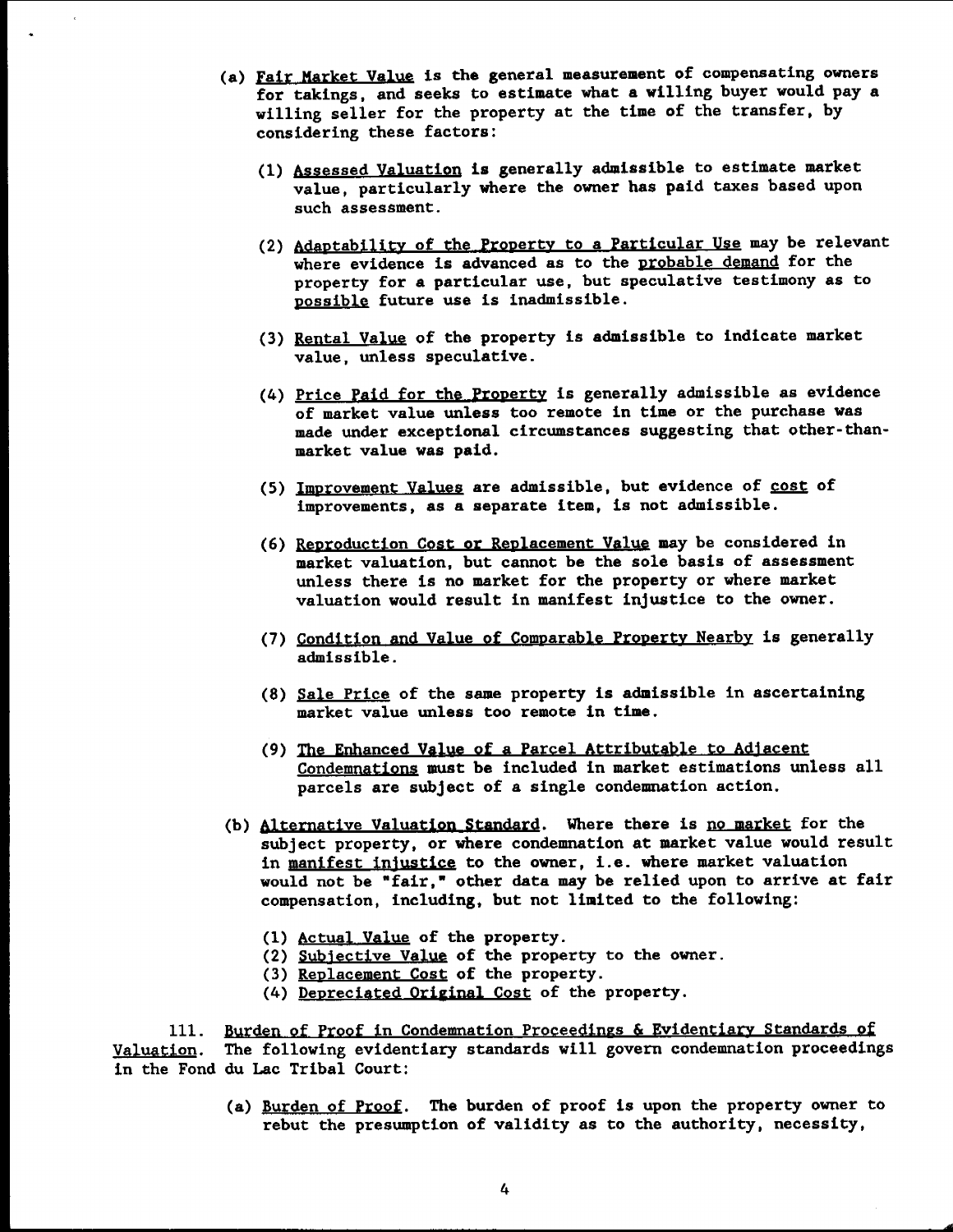and stated public purpose of the taking at issue, as well as in contesting the Government's valuation of the subject property.

(b) Eyidentiary Standards of valuation. Evidence of value of the subject property will not be excluded by the Court if competent under the Federal Rules of Evidence and relevant to an ordinary prudent judgment of the property's value.

112. Court Judgment or Award of Compensation. Court judgments or awards of condemnation issued by the Fond du Lac Tribal Court shall include the following:

- (a) Judgments Upholding Condemnation by the Government must include:
	- (1) A decree of public use and necessity;
	- (2) A judgment fixing the amount to be paid to the owner; and
	- (3) A decree of appropriation transferring title.
- (b) Judgments Fayoring Property Owners must include:
	- (1) An order invalidating the condemnation; or
	- (2) A judgment fixing the amount to be paid to owner.

113. Remedies of Owners. Where a judgment or award is ordered in favor of an owner, the following remedies shall be exclusive of all other remedies at common law or equity:

- (a) Recovety or Repossession of Property may be ordered where the condemnation was unauthorized as defined under Section 101 of this Ordinance, unnecessary or not put to the public purpose as defined under Section 102 of this Ordinance, or for overextended taking or nonpayment, and the Court may issue an order of ejectment.
- (b) Compensation Proceedings may be ordered, and recovery of compensation ordered, where the Government has failed to take the necessary steps following its condemnation as required by this Ordinance.

114. Right to Appeal. Either party to a condemnation proceeding shall have the right to appeal the condemnation judgment of the Fond du Lac Tribal Court, under the Fond du Lac Civil Code, to the three-member Fond du Lac Board of Condemnation Appeals.

115. Strict Adherence to Ordinance Procedures. The provisions of this Ordinance shall apply without exception to all condemnation proceedings undertaken by the Fond du Lac Reservation Business Committee.

We do hereby certify that the foregoing Ordinance  $#16/93$  was duly presented and adopted by Resolution  $#1336/93$ , by a vote of 4 for, 0 silent, 0 against, with a quorum of 5 being present at a Special Meeting of the Fond du Lac Reservation Business Committee held on November 2, 1993 in Cloquet, Minnesota.

 $\sim$   $2\sigma$ 

Robert B. Peacock, Chairman

Peter) Nefee

4501201102